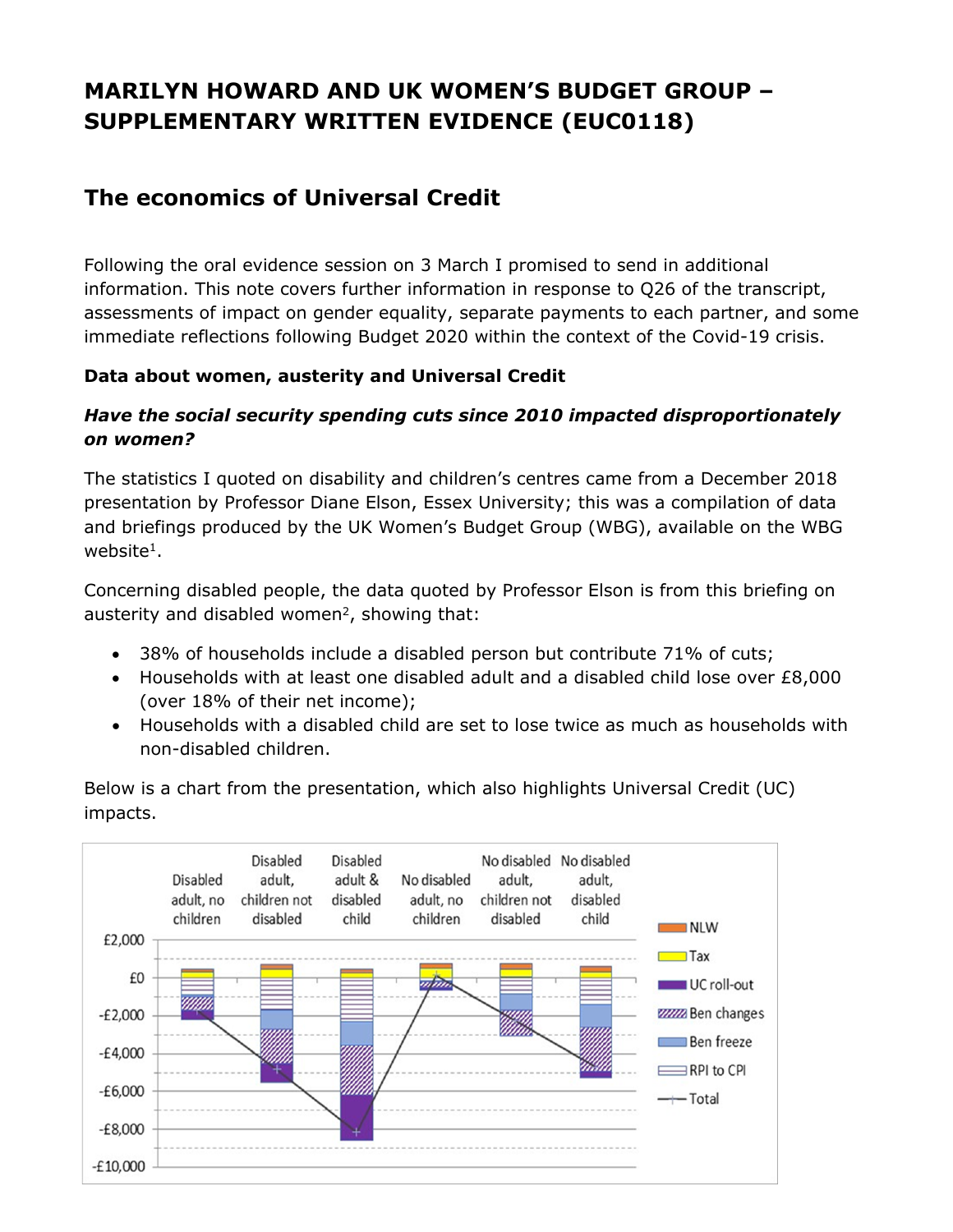I also referred to 1,240 fewer children's centres than in 2010, also from Professor Elson's presentation. This refers to data concerning Sure Start children's centres in England<sup>3</sup>. This too is a compilation of data contained in WBG briefings such as on local authorities, social care, health, Violence Against Women and Girls. The most up to date versions of those briefings can be found on the WBG website<sup>4</sup>.

#### *Had there not been an austerity policy after 2010 and, therefore, not the cuts in social security that have disproportionately hit women, would there have been any gender difference in the impact of universal credit?*

It can be difficult to isolate the effects of UC from other reforms which happened over the same period. However, the design of UC design would still have affected women, because of features as listed in the WBG submission to the committee, which includes: the single household payment, poor work incentives for second earners, the extension of workrelated conditionality particularly affecting parents and carers, single parents being particularly vulnerable to sanctions, differential treatment of maternity payments. The five-week wait and monthly assessment / payment also create hardship for women who are often managing low family budgets.

Had UC been paid at the same rate at previous benefits then the distributional impact would not have been so severe but these structural, design issues would still remain.

#### **Methodology**

A major source of data was the 2017 report 'Intersecting Inequalities: The impact of Austerity on Black and Minority Ethnic women in the UK'<sup>5</sup>. This provides a cumulative impact assessment of the changes to taxes, benefits and public spending on services since 2010 on Black and Minority Ethnic women by WBG and the Runnymede Trust.

The methodology includes both qualitative and quantitative methods, and is set out in the appendices to this report<sup>6</sup>: The distributional effects of tax and transfer (benefit, tax credit and UC) policies were made using a tax-benefit microsimulation model which was originally written by Landman Economics, and which is maintained jointly by Landman Economics, the Resolution Foundation and the Institute for Public Policy Research (detailed in Appendix 1 of this report). The model produces distributional results on the assumption of no behavioural change between base and reform tax-benefit systems. It uses data from the Family Resources Survey (FRS) to analyse the impact of direct taxes, benefits, tax credits and Universal Credit, and the Living Costs and Food Survey (LCF) to analyse the impact of indirect taxes. The information in the FRS and LCF allows payments of direct taxes and receipts of benefits and tax credits to be modelled with a reasonable degree of precision for each family in the surveys using either the current tax/benefit system which is in place at the moment, or an alternative system of the user's choice. Landman Economics has also produced a public spending model

Qualitative methods included interviews and focus groups in Coventry (Appendix 2) and in Manchester (Appendix 3).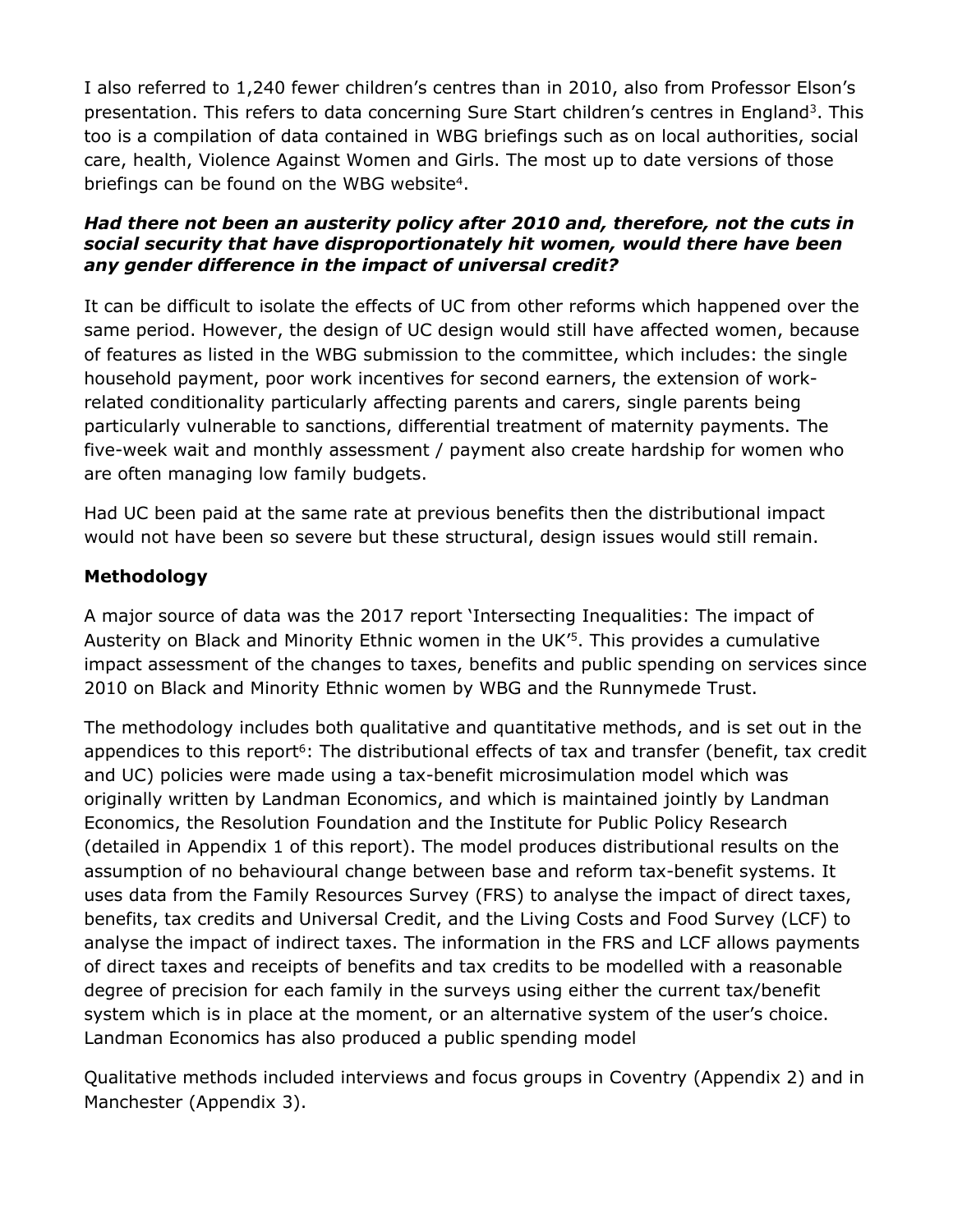#### **Assessments of (gender) equality impacts**

As discussed and noted in the WBG submission, Equality Impact Assessments (EIAs) under the Public Sector Equality Duty, which include gender analysis, have been undertaken of UC though these have been found wanting<sup>7</sup>. As noted by the recent WBG briefing on EIAs, meaningful assessments should consider cumulative impact, intersectional impact, the impact on individuals as well as households, impact over a lifetime and the impact on unpaid care<sup>8</sup>.

In the 2020 Budget, delivered on 11 March 2020, the Treasury yet again failed to publish a comprehensive EIA of the 2020 Budget. The only impact assessment relating to protected characteristics in the Budget documents are the Tax Information and Impact Notes<sup>9</sup> produced by HMRC. Few measures were recognised to have any equality impact at all and even here the analysis is cursory, based on limited evidence and with a poor understanding of equality impact.

In the absence of a meaningful cumulative equality impact assessment of the Budget as a whole it is impossible to judge whether the Treasury has met its obligation under the Public Sector Equality Duty to have 'due regard' to equality.

The Equality and Human Rights Commission, the House of Commons Treasury Select Committee and Women and Equalities Select Committee have called on the Treasury to do more to demonstrate that it has met its Public Sector Equality Duty obligations<sup>10</sup>.

#### **Separate payments of Universal Credit to each partner in a couple**

In the written submissions from me and the WBG we point out that means-tested benefits assess entitlement by adding together income and savings from both partners. Meanstested benefits differ from other benefits which are based on individual entitlement such as 'categorical' benefits (e.g. Carers Allowance and Personal Independence Payment) and 'contributory' benefits (e.g. Jobseekers Allowance; Employment and Support Allowance). It is important to keep this distinction in mind when talking about payments to each partner – the difficulties arise in means-tested benefits like UC, and how income and savings can be individualised within a system that is based on aggregating a couple's resources.

Question 25 concerned the desirability of UC 'split' payments. The WBG describes routine payments to each partner as 'separate payments' (to distinguish this from the discretionary, temporary split payments currently available to claimants on grounds of financial mismanagement or domestic abuse).

The Scottish Government has a policy of developing separate payments and at the time of writing is in negotiation with the Department for Work and Pensions (DWP) about how to achieve this. The Scottish Government's aims are to *'ensure that everyone has access to an independent income based on their individual circumstances, and to promote equality in the welfare system<sup>11</sup>.*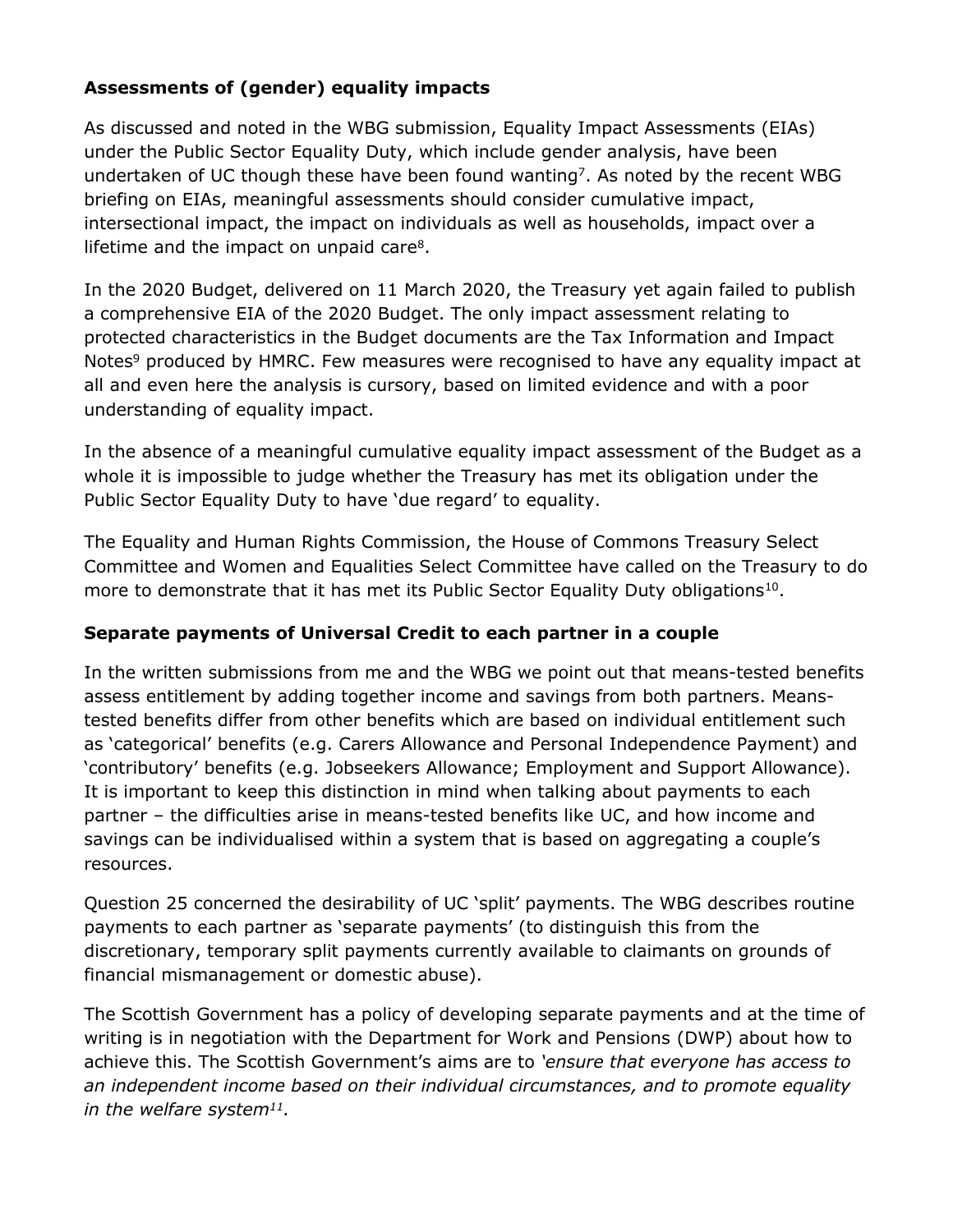How UC could be apportioned between two partners is not easy. The House of Commons Work and Pensions Select Committee outlined two approaches for dividing up the maximum award – either in proportion, using a percentage; or by entitlement to the various components of UC<sup>12</sup>. However, many claimants have an award that is below the maximum as it is reduced by earnings, other income, sanctions or deductions, thus how to allocate the deductions between partners is tricky. Potential options under consideration by the Scottish Government in 2019 included:

- allocating each partner 50% of the standard allowance and dividing the rest by entitlement to components;
- housing costs component left outside of any such split (to be decided);
- earnings and deductions either to be offset half-and-half to each partner, or solely to the partner to whom it applies $13$ .

At the time of writing no option has been announced.

The DWP has stated that UC is one benefit, referring to section 8 of the Welfare Reform Act that an award is the balance of the maximum award less any deductions<sup>14</sup>. However, both the legislation and statements of awards refer to the different components<sup>15</sup>, and these can in practice be identified separately (such as where the housing costs element is paid direct to the claimant's landlord).

If the components and earnings could be separately identified and attributed to each member of a couple it may make it easier to determine how to allocate an award to each partner. It is not clear how far the DWP's IT system is a barrier to implementing separate payments. In the early stages of UC, Ministers stated that there would be IT capability if needed<sup>16</sup>, though by 2018 this was considered a low priority for future automation<sup>17</sup> (currently, discretionary split payments are processed manually).

A further question by the Committee concerned whether the monthly assessment could help the situation where for example earnings fluctuate. In Australia, unused work allowances can be accumulated over time, which allows for fluctuations in income to be smoothed out. Something similar within UC that gave each individual a 'disregard' and allowed this to be carried over into a different assessment period may help up to a point. However, the rigidity of the whole month assessment (which does not necessarily align with income / wages and can produce arbitrary results depending on when a change of circumstances happens) needs to be tackled at the same time.

There may be lessons here from the Australian system of means-tested benefits, which enables 'partial individualisation' through each partner having a 'free area' (like the UC work allowance, or disregard of earnings / income as it was formerly called)  $18$ . Only where income is above that level does it affect the partner's award. The other feature of note is that Australia has distinct means-tested benefits for different purposes, which enables sequential tapering of payments. This is similar to the UK tax credits, where the Working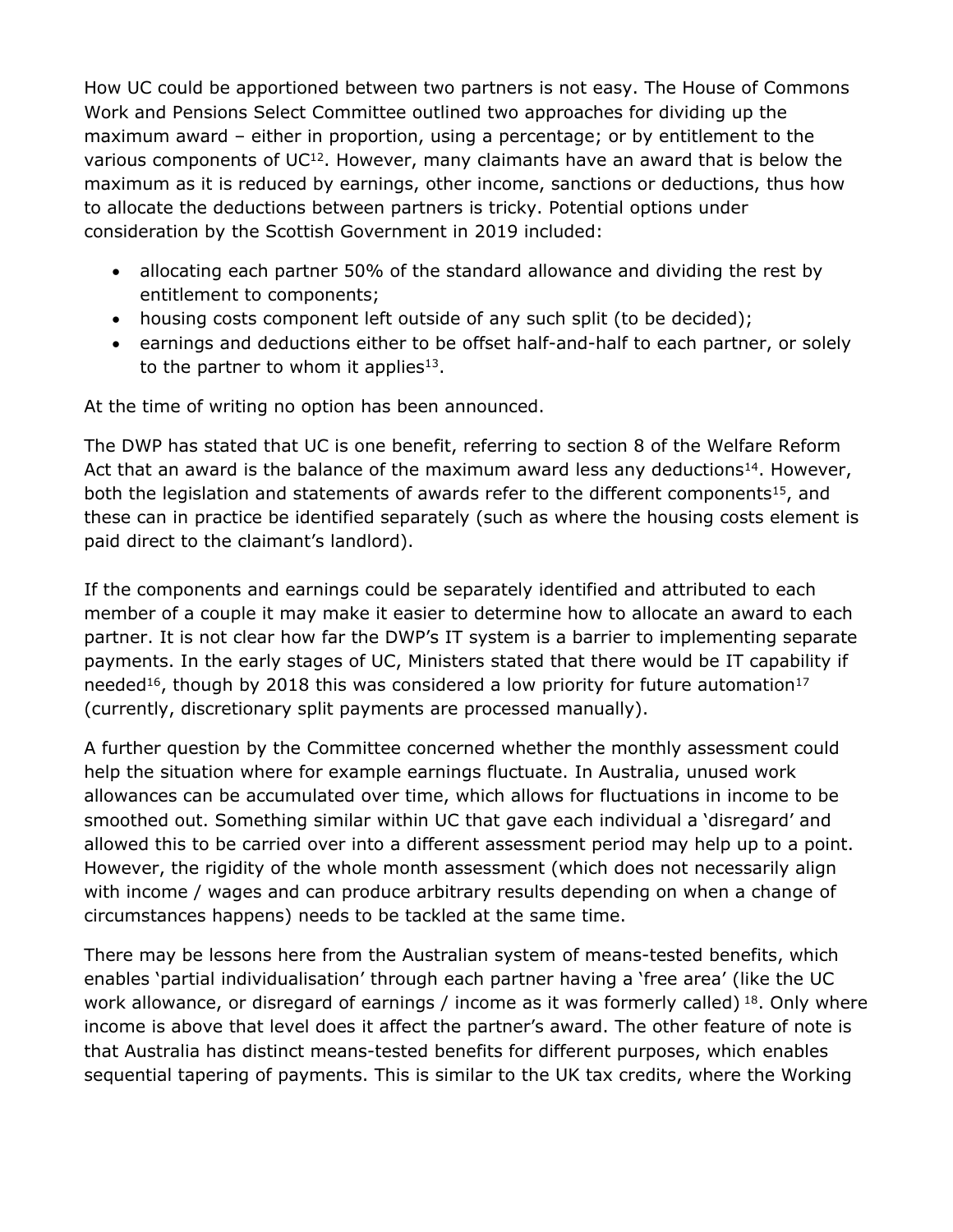Tax Credit element is reduced first, followed by the childcare element, then the Child Tax Credit child elements.

Having one calculation may look simpler for administrative purposes but this has at the same time removed some policy and delivery flexibility. The issue of separate payments may be an example of where the drive to a particular kind of simplification, and accompanying IT rigidity, has obscured other policy goals.

#### **Thoughts about Universal Credit post-budget and the Covid-19 crisis**

Budget 2020 on 11 March 2020 and subsequent announcements (20 March 2020) contained some temporary measures to deal with the Covid-19 crisis and some minor changes to UC.

In relation to UC, the Budget announced that the minimum income floor for self-employed people has been temporarily lifted; for those staying at home because of the virus the mandatory work search and work availability requirements will be removed to account for a period of sickness<sup>19</sup>, and people will not be sanctioned for not attending a Job centre.

On 20 March the Chancellor announced an increase in the UC standard allowance for a year (£1,000 per annum or just under £20 per week) and the housing component increased to cover the lowest 30% of market rents<sup>20</sup>.

Minor changes to UC from Budget 2020 are not due to come into effect for over 18 months:

- Reducing the maximum rate for deductions to 25%, and the repayment period for advances is to be extended to 24 months from October 2021.
- Extending exemptions from the shared accommodation rate for under-35s claiming housing benefit and UC housing costs to survivors of domestic abuse (predominantly women) and trafficking, and other groups like young rough sleepers and care leavers; from October 2023.

Whilst increases to UC rates and the relaxation of rules for work-related conditionality are welcome, at a time of the most severe health and economic emergency that this country has seen since the Second World War, much more needs to be done. Covid-19 has highlighted how threadbare the social security system has become, and of the inadequacies of UC in providing a safety net. Even with the measures announced, for the thousands more who will need to claim because of job loss, self-isolation, sickness, the structure of UC will mean that, for example:

 People have to wait five weeks for payment so to meet their immediate needs will have to claim an advance, which is then clawed back from their entitlement, giving lower monthly awards;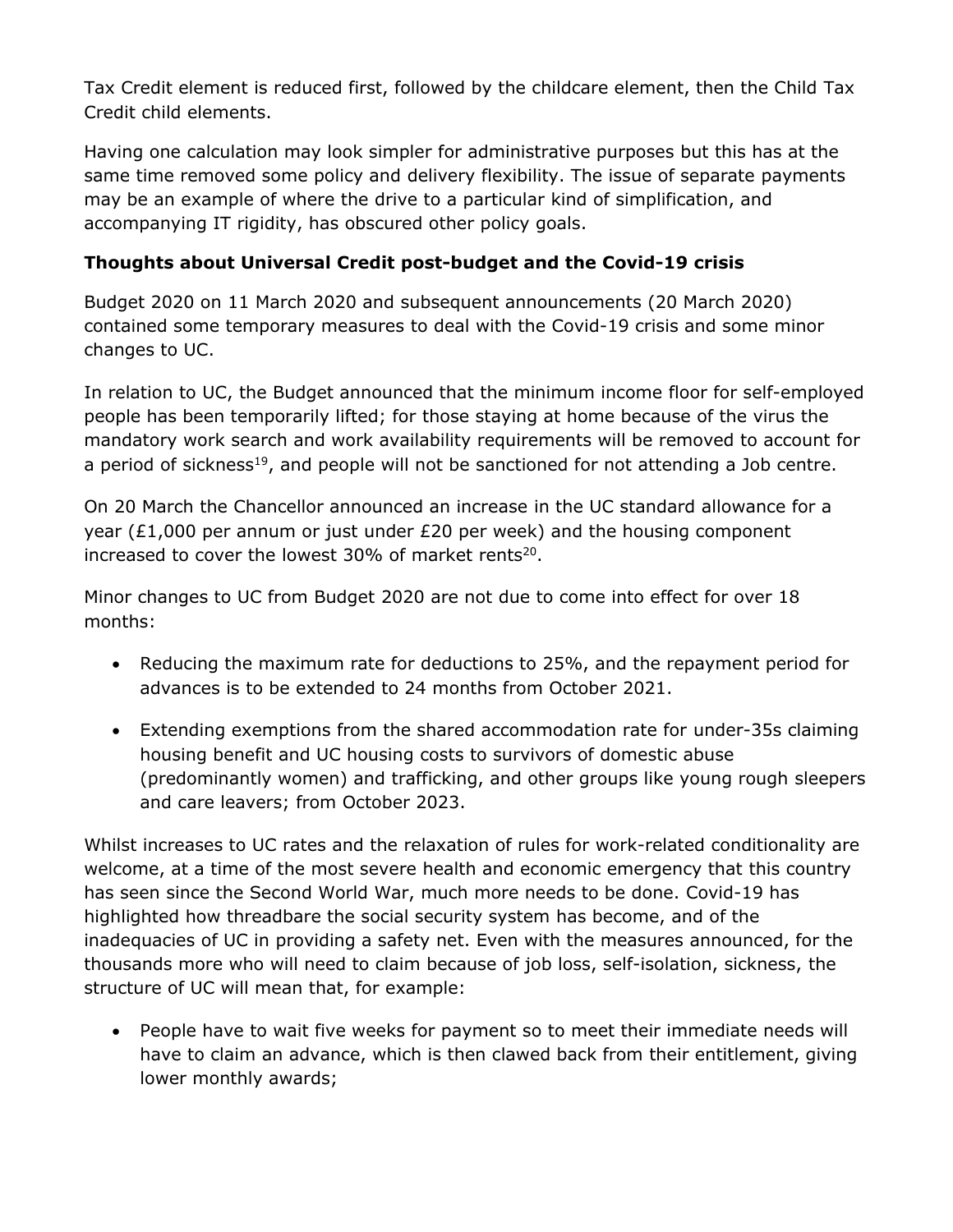- People with incomes or savings just above the limit, or whose partners have such income/savings, will be unable to claim UC at all;
- The level and frequency of awards is likely to create hardship when people need access to money immediately to buy essentials such as food and to pay housing costs / utility bills.

Covid-19 is placing unprecedented strain on social and economic life, and without adequate finances, people will be in financial hardship and the economy is likely to worsen as demand falls.

Budget 2020 and subsequent announcements have failed to recognise the scale of the emergency being faced by thousands of families and individuals across the country. UC is already inadequate and is no longer fit for purpose in a context where people are losing their jobs or having to reduce their hours. Other work-related rules (such as the 'No Recourse to Public Funds' rule) must be waived, and payments increased to cover the additional costs of buying more meals at home and compensation for children not receiving free school meals. Maintaining UC's structural emphasis on work incentives when people are being advised to stay at home is perverse.

### **Some kind of emergency, individual payment to those who have to stay at home, self-isolate, are sick or who have lost their job is needed.**

Our earlier submissions to the committee summarise what we recommended for the longer term: but the need is upon us now, so must be developed as a matter of urgency.

The WBG has produced a policy briefing on Covid-19 and gender which highlights the health and economic impacts of the virus and the government's response to it thus far; whilst this is a fast-moving situation, the WBG also urges immediate action on a range of issues including UC<sup>21</sup>.

Ultimately social security should be based on meeting needs of *individual* citizens across the life cycle, which is accessible to them when they need it the most. In conjunction with improved arrangements for paid leave from work (such as for parenting or caring), this could be achieved through 'categorical' benefits (current examples are Carers Allowance and Personal Independence Payment) and 'contributory' benefits (currently Jobseekers Allowance and Employment and Support Allowance), or a Basic Income for each individual - a temporary / emergency scheme has been suggested as a means of providing economic security in these uncertain times<sup>22</sup>.

## **NOTES**

- <sup>2</sup> <https://wbg.org.uk/wp-content/uploads/2018/10/Disabled-women-October-2018-w-cover-2.pdf>
- <sup>3</sup> The Guardian (5 April 2018) '1,000 Sure Start children's centres may have shut since 2010' (https://bit.ly/2Gz9PDb)

<sup>1</sup> <https://wbg.org.uk/resources/the-impact-of-austerity-on-women/>